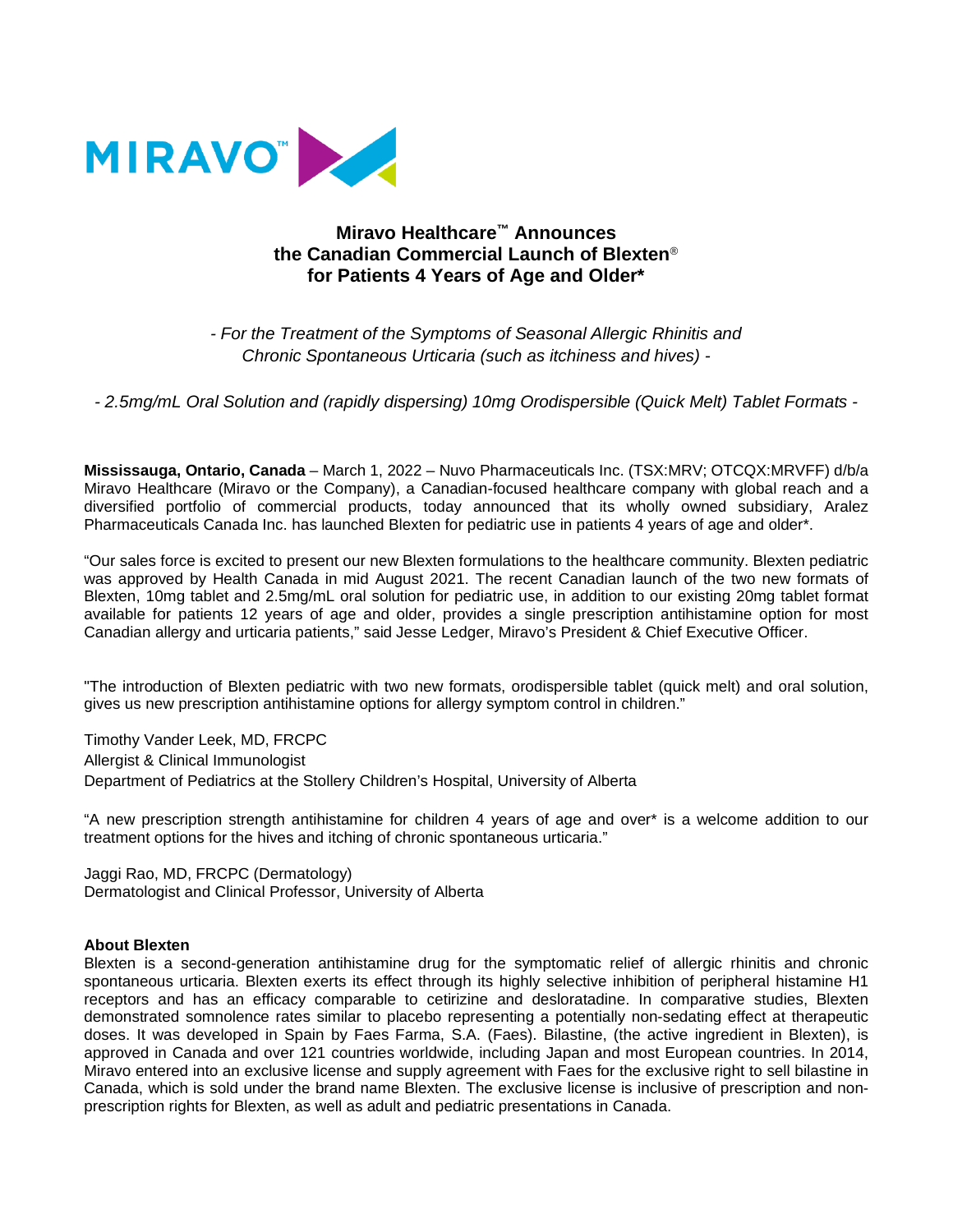\*Blexten (bilastine) is indicated for the symptomatic relief of nasal and non-nasal symptoms of seasonal allergic rhinitis and chronic spontaneous urticaria (e.g. pruritus and hives) in patients 4 years of age and older with a body weight of at least 16 kg.

### **About Miravo Healthcare**

Miravo is a Canadian-focused, healthcare company with global reach and a diversified portfolio of commercial products. The Company's products target several therapeutic areas, including pain, allergy, neurology and dermatology. The Company's strategy is to in-license and acquire growth-oriented, complementary products for Canadian and international markets. Miravo's head office is located in Mississauga, Ontario, Canada, the international operations are located in Dublin, Ireland and the Company's manufacturing facility is located in Varennes, Québec, Canada. The Varennes facility operates in a Good Manufacturing Practices (GMP) environment respecting the U.S., Canada and E.U. GMP regulations and is regularly inspected by Health Canada and the U.S. Food and Drug Administration. For additional information, please visit [www.miravohealthcare.com.](http://www.miravohealthcare.com/)

### **FOR MORE INFORMATION, PLEASE CONTACT:**

Investor Relations

Stefan Eftychiou 905 326 1888 ext 60 [stefan@bristolir.com](mailto:stefan@bristolir.com)

### **Forward-Looking Statements**

*This press release contains "forward-looking information" as defined under Canadian securities laws (collectively, "forwardlooking statements"). The words "plans", "expects", "does not expect", "goals", "seek", "strategy", "future", "estimates", "intends", "anticipates", "does not anticipate", "projected", "believes" or variations of such words and phrases or statements to the effect that certain actions, events or results "may", "will", "could", "would", "should", "might", "likely", "occur", "be achieved" or "continue" and similar expressions identify forward-looking statements. In addition, any statements that refer to expectations, intentions, projections or other characterizations of future events or circumstances contain forward-looking statements. These forwardlooking statements include statements regarding anticipated product launches, responses to COVID-19, milestone payments, royalties and license approvals.*

*Forward-looking statements are not historical facts but instead represent management's expectations, estimates and projections regarding future events or circumstances, including the anticipated receipt of certain milestone and royalty payments, the anticipated launch of certain products and approvals therefor, and the potential impact of COVID-19. Such forward-looking statements are qualified in their entirety by the inherent risks, uncertainties and changes in circumstances surrounding future expectations which are difficult to predict and many of which are beyond the control of the Company. Forward-looking statements are necessarily based on a number of estimates and assumptions that, while considered reasonable by management of the Company as of the date of this press release, are inherently subject to significant business, economic and competitive uncertainties and contingencies and may prove to be incorrect. Material factors and assumptions used to develop the forwardlooking statements, and material risk factors that could cause actual results to differ materially from the forward-looking statements, include but are not limited to, the denial of regulatory approvals, the delay or failure to meet anticipated product launches, the failure to meet certain milestones or collect certain royalties, the potential impact of COVID-19 on the Company's operations, business and financial results and other factors, many of which are beyond the control of the Company. Additional*  factors that could cause the Company's actual results and financial condition to differ materially from those indicated in the *forward-looking statements include, among others, the risk factors included in the Company's most recent Annual Information Form dated March 5, 2021 under the heading "Risks Factors", and as described from time to time in the reports and disclosure documents filed by the Company with Canadian securities regulatory agencies and commissions. These and other factors should be considered carefully and readers should not place undue reliance on the Company's forward-looking statements. Forward*looking statements should not be read as quarantees of future performance or results and will not necessarily be accurate *indications of whether or not the times at or by which such performance or results will be achieved.*